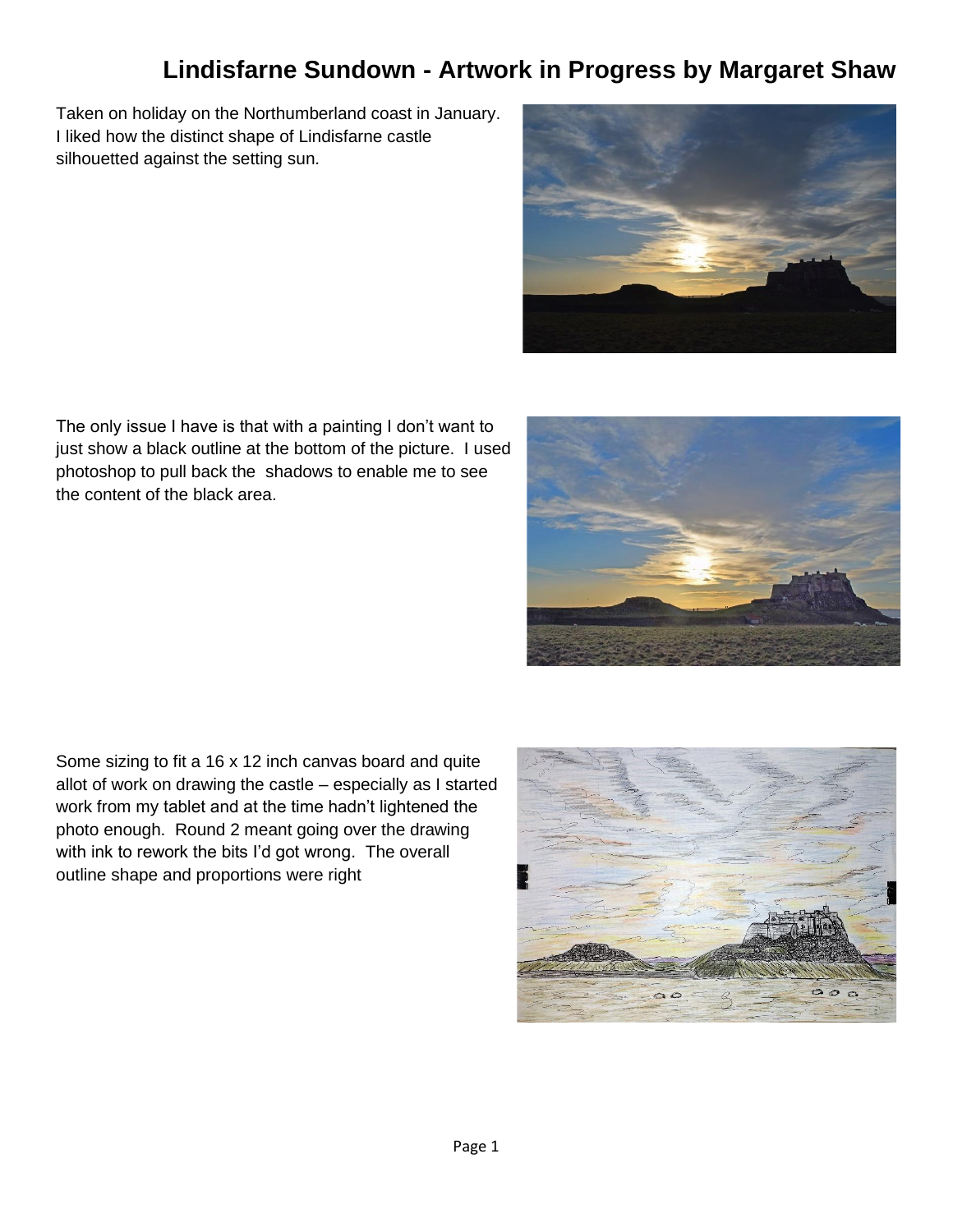## **Lindisfarne Sundown - Artwork in Progress by Margaret Shaw**

Starting with paynes grey, colbalt blue, indigo, whites. cadmium yellows and cadmium red blended the paints to create the sky. Working wet into wet and over layering, keeping the surface damp with water sprayed.



Blocked in the castle, rocks and foreground. Then worked on the rock detail and the castle with tones of darkest paynes through to white. Dotted and dabbed the rocks with a chisel brush loaded with all the tones. Used a small round brush and the same colours to work the castle walls blending from the light areas through the mid tones into the dark areas. Added the land across the bay and the sea. Put some of the land purple into the sky. Once the castle and the sky dry, glazed over the horizon with the pale peach ( yellow, red and white mix ).



Added the grasses. Lightened the distant land and the water. Created some interest in the foreground with the light coming between and around the rocks and the castle. Decision time "Was it finished or does it need more light?"